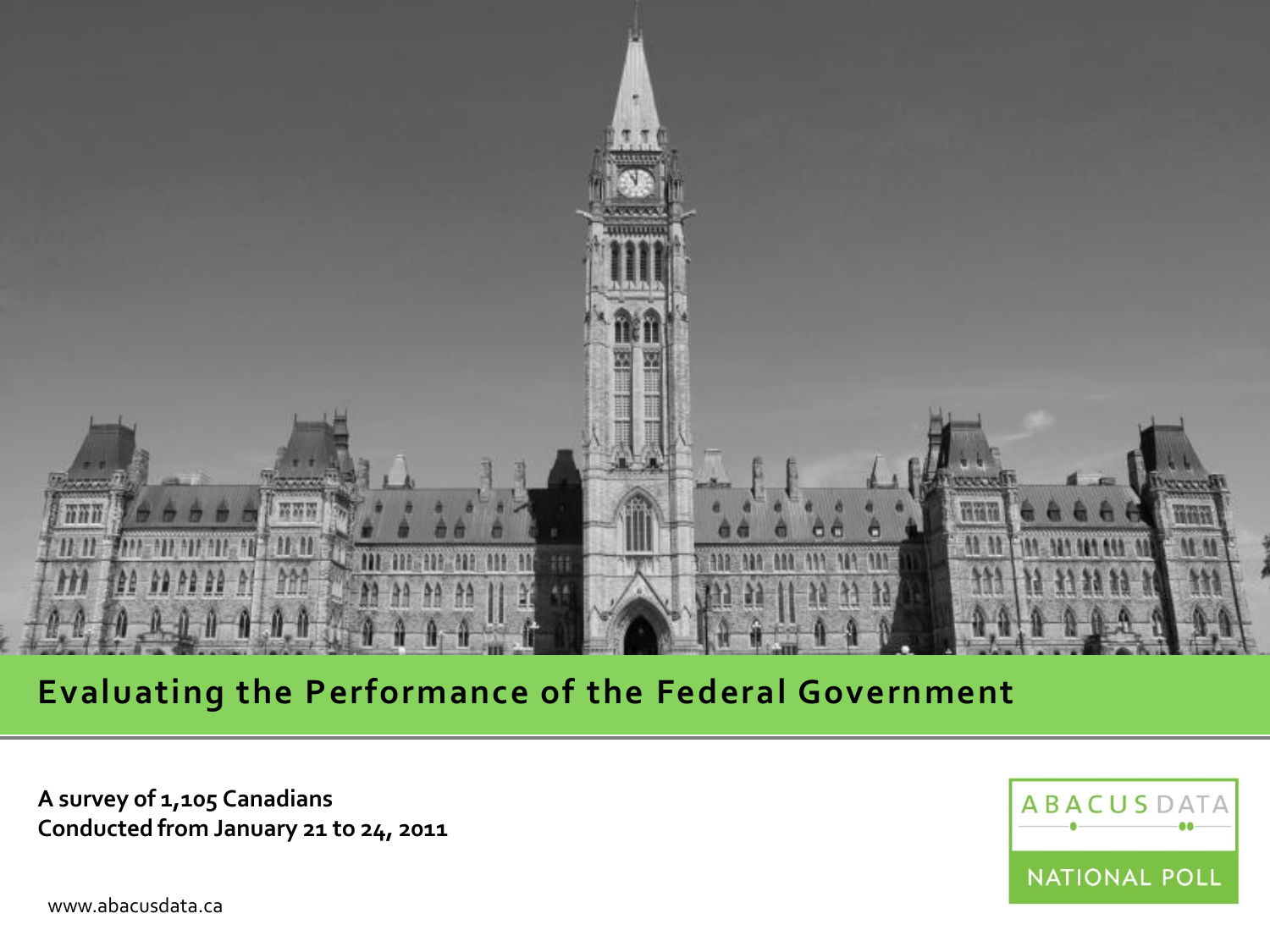## **Abacus Data: Not your average pollster**

Abacus Data Inc. is Canada's newest player in the public opinion and marketing research industry.

Whether it's telephone or online surveys, focus groups, one-on-one interviews, or secondary data analysis, the team at Abacus Data conducts public opinion, marketing, or stakeholder research that provides strategic insight to our clients. What sets the team at Abacus Data apart is its fresh perspective on politics, business, and consumer behaviour and a commitment to its clients.

Abacus Data offers its clients a comprehensive research tool kit that includes:

- Custom quantitative studies
- Opinion leader/Decision maker consultations
- The Vertex Panel (www.vertexpanel.ca)
- Omnibus surveys
- Focus groups
- Intercept studies
- One-on-one interviews
- Custom community panel creation and management
- Secondary data analysis

# **Abacus Data also has a number of unique research practices.**

**Click on the graphics below for more information.**







#### **Dr. David Coletto, CEO** Coletto has over six years experience

working in the marketing research industry. He has conducted research studies for organizations in many sectors including pharmaceutical, transportation, educational, telecommunications, media, arts and cultural, tourism, and retail. He has also advised elected officials and senior-level decision makers at the federal, provincial, and municipal government levels.

He received his PhD in Political Science from the University of Calgary where he taught Research Methods to undergraduate students.



MILLENNIAL RESEARCH PRACTICE

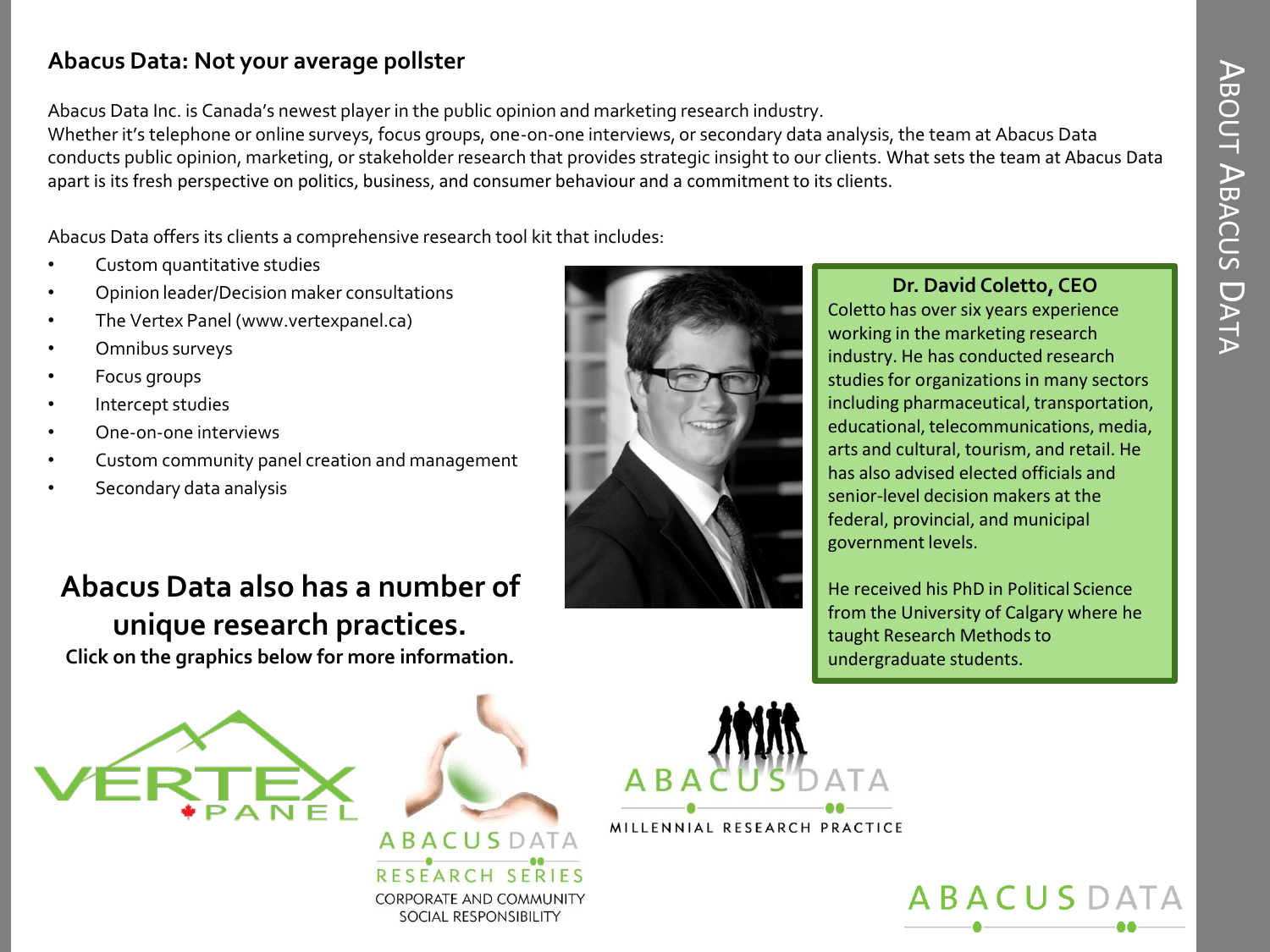### **Methodology**

From January 21<sup>st</sup> to 24th, 2011, Abacus Data Inc. conducted an online survey among 1,100 randomly selected Canadian adults from an online panel of over 100,000 Canadians.

The margin of error—which measures sampling variability—is comparable to +/- 3.0%, 19 times out of 20.

Results of the survey were statistically weighted by gender, age, region, language using census data from Statistics Canada and by past vote using Elections Canada results from the 2008 General Election. Totals may not add up to 100 due to rounding.

More interviews were completed in Quebec, so the weighted total of interviews does not add up to 1,105.

For more information about the poll's methodology, visit the Abacus website at [www.abacusdata.ca](http://www.abacusdata.ca/)

The table below reports the unweighted and weighted distribution by region or province.

| <b>Region/Province</b> | <b>Unweighted Count</b><br>(All Respondents) | <b>Weighted Count</b><br>(All respondents) |
|------------------------|----------------------------------------------|--------------------------------------------|
| <b>Atlantic Canada</b> | 81                                           | 79                                         |
| Quebec                 | 347                                          | 274                                        |
| Ontario                | 375                                          | 421                                        |
| Prairies (MB and SK)   | 68                                           | 73                                         |
| Alberta                | 105                                          | 113                                        |
| BC                     | 129                                          | 145                                        |
| Total                  | 1,105                                        | 1,105                                      |

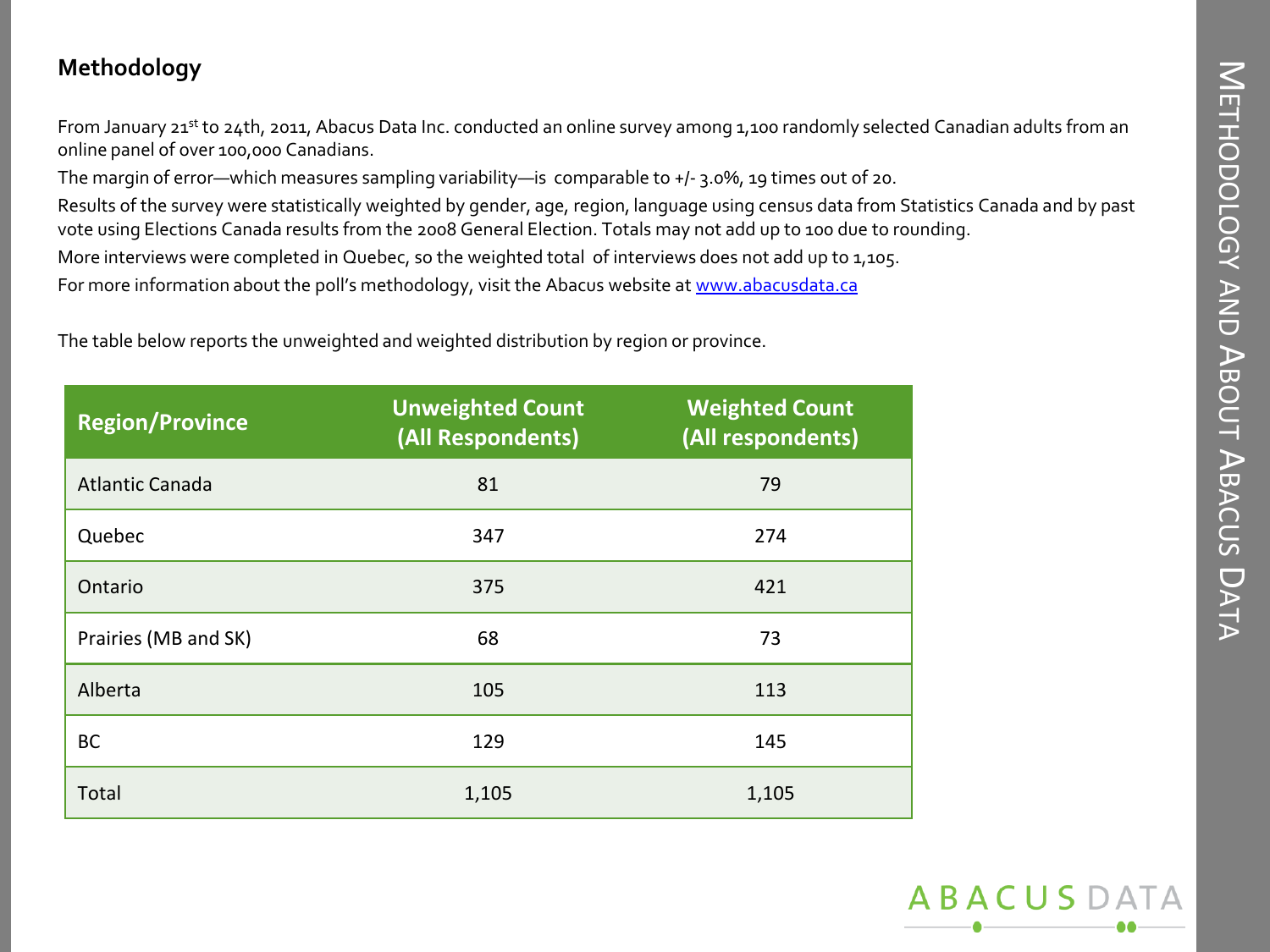# $\overline{\mathsf{S}}$  $\bigcap$ ANADA  $\frac{\textstyle \mathsf{O}}{\textstyle \mathsf{Z}}$ THE ス IGHT  $\equiv$ RACK

 $\ddot{\sim}$ 

#### **Overall, would you say Canada is headed in the right direction, or is it on the wrong track? (n=1,105, weighted)**



#### **Analysis**

When asked essentially if Canada is on the right track, a majority of respondents (61%) agreed that the nation is heading in the right direction.

However, this question is very much divided along partisan lines. While almost all Conservative party supporters think Canada is on the right track, a majority of supporters for every other major federal party think the country is heading in the wrong direction.

| <b>Subgroup Analysis</b> |             |        |           |           |           |        |                       |                  |            |             |                |
|--------------------------|-------------|--------|-----------|-----------|-----------|--------|-----------------------|------------------|------------|-------------|----------------|
|                          | <b>Male</b> | Female | $18 - 29$ | $30 - 44$ | $45 - 59$ | $60 +$ | Conservative<br>Party | Liberal<br>Party | <b>NDP</b> | <b>Bloc</b> | Green<br>Party |
| <b>Right direction</b>   | 65%         | 57%    | 64%       | 55%       | 61%       | 65%    | 95%                   | 47%              | 43%        | 33%         | 45%            |
| Wrong track              | 35%         | 43%    | 36%       | 45%       | 39%       | 35%    | 5%                    | 53%              | 57%        | 67%         | 55%            |

|                        | <b>Atlantic</b> | Quebec | Ontario | Central | Alberta | ВC  |
|------------------------|-----------------|--------|---------|---------|---------|-----|
| <b>Right direction</b> | 61%             | 43%    | 64%     | 66%     | 79%     | 69% |
| Wrong track            | $39\%$          | 57%    | $36\%$  | 34%     | 21%     | 31% |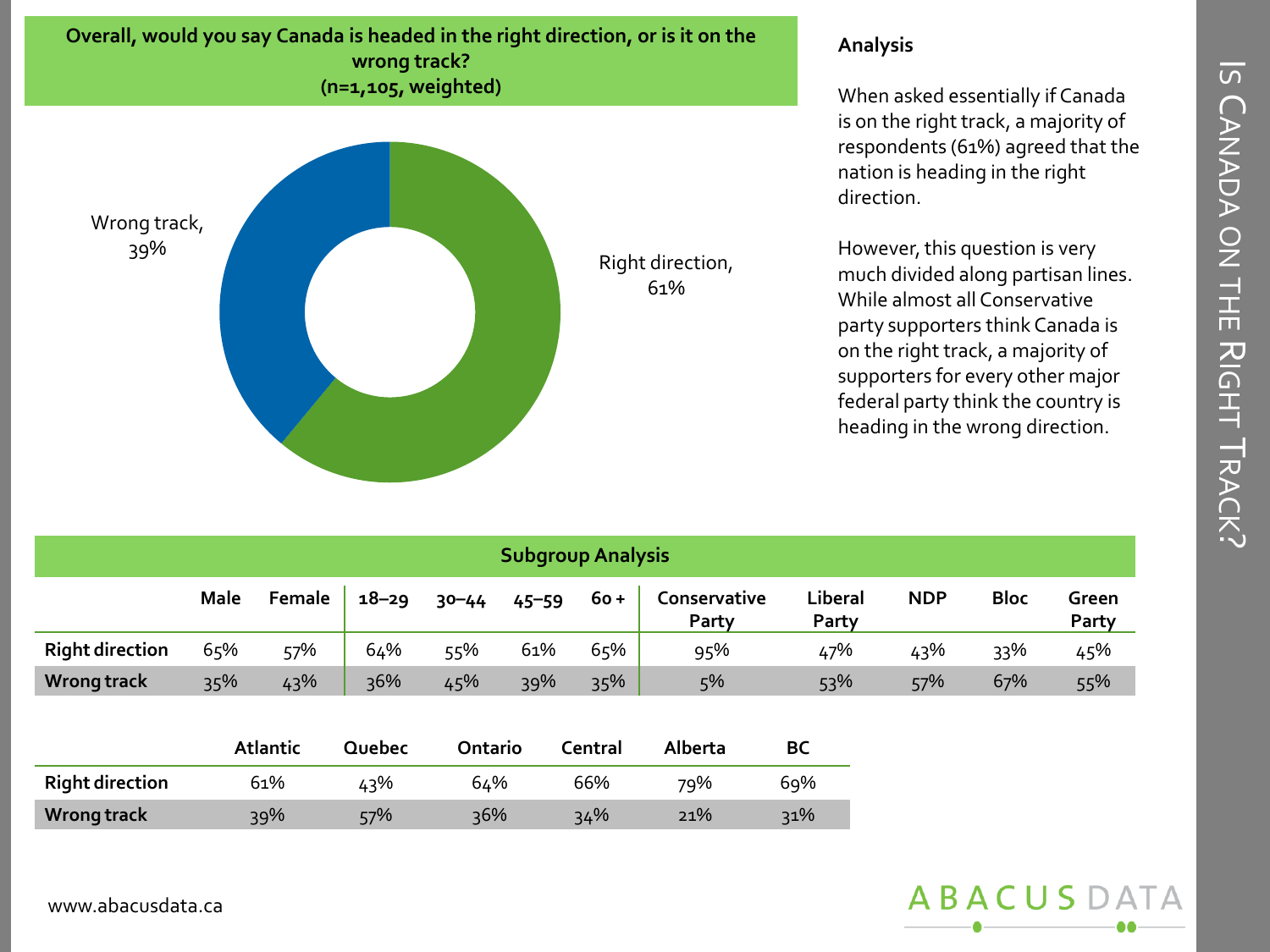入 ATING THE  $\,\Omega$ OVERNAME<br>OVERNAME ທັ  $\overline{\phantom{a}}$ ERFORMANCE

**How would you rate the federal government's performance in each of the following areas on a scale of 0 to 10? Where 0 means very poor, and 10 means very good. (n=1,105, weighted)**



#### **Analysis**

Designed to measure public opinion of the government's performance on a range of issues, this question asked respondents to rank each area from zero to ten.

Any score from 0-3 is poor, 4-6 neutral, and 7-10 represents good.

With the exception of its managing of the war in Afghanistan, Canadians gave largely neutral and positive scores to issues the government has identified as pillars: creating jobs, reducing crime, and managing the economy. Looking at the mean scores, while not overwhelmingly high scores, the government does perform best in the areas it has focused on.

However, nearly half of Canadians felt that the government has done a poor job of making their lives easier, protecting the environment, and working to build consensus within parliament.

**ABACUSD** 

www.abacusdata.ca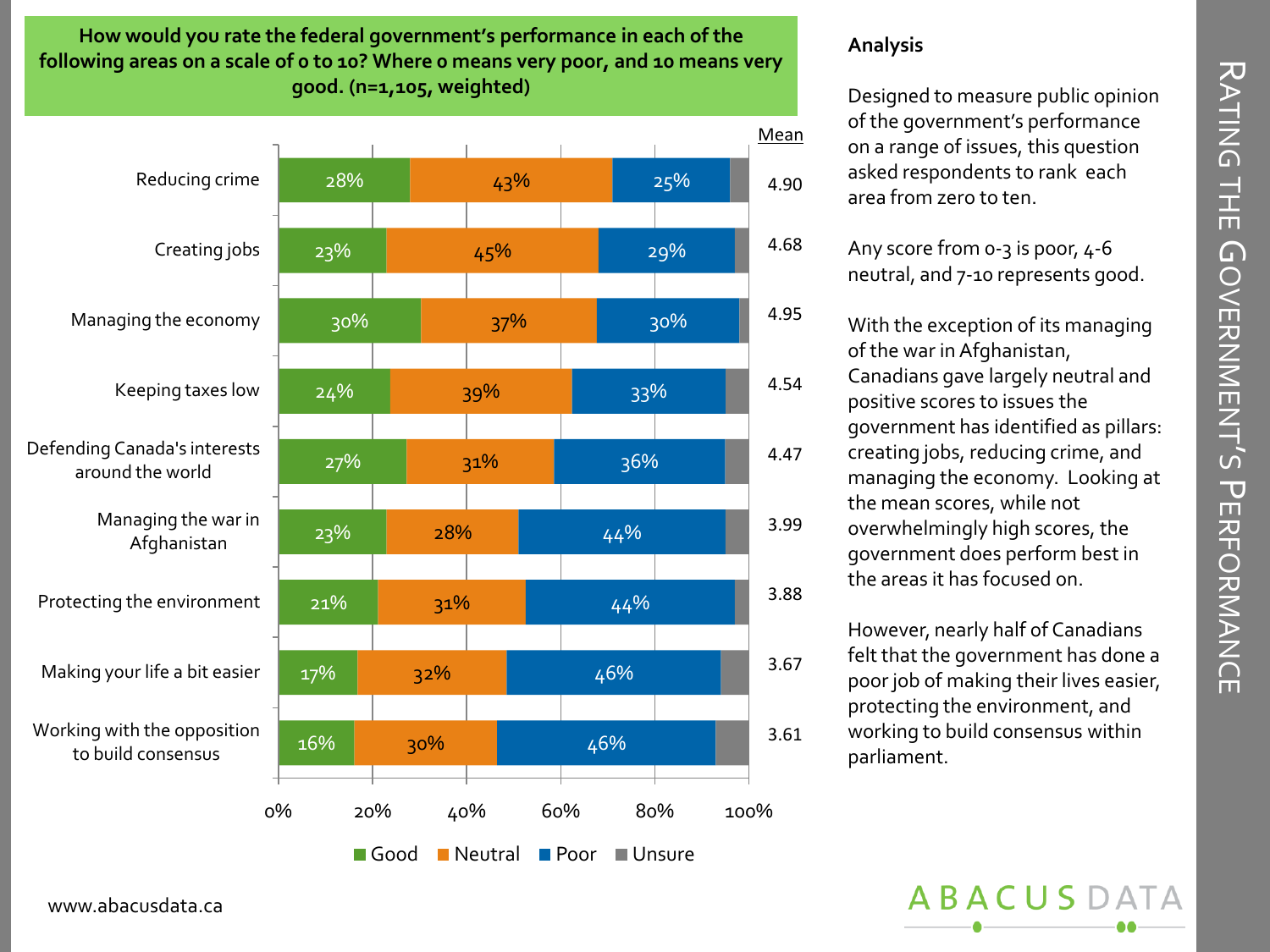#### **Testing opposing statements surrounding the federal government (n=1,105, weighted)**

**Statement 1: "Canada is stronger, prouder, and walking tall in the world. We are in safe hands with Stephen Harper. With so much at stake, why would we risk changing course."**



**Statement 2: "For five years, Stephen Harper hasn't listened to Canadians. His priorities of \$21-billion stealth fighters, super prisons, and tax breaks for big corporations are out of touch with the real needs of Canadian families: family care, pensions, learning and jobs."**



**Analysis**

This question was designed to test response to different statements made by the government and the opposition. Statement 1 was made by the Conservative party in a positive advertisement, extolling the progress they feel has been made under Stephen Harper. Statement 2 was a rebuttal by Liberal party leader Michael Ignatieff.

Respondents were nearly evenly split in terms of agreement with the Conservative party statement. However, a majority (62%) of respondents either agreed or strongly agreed with Mr. Ignatieff's response.